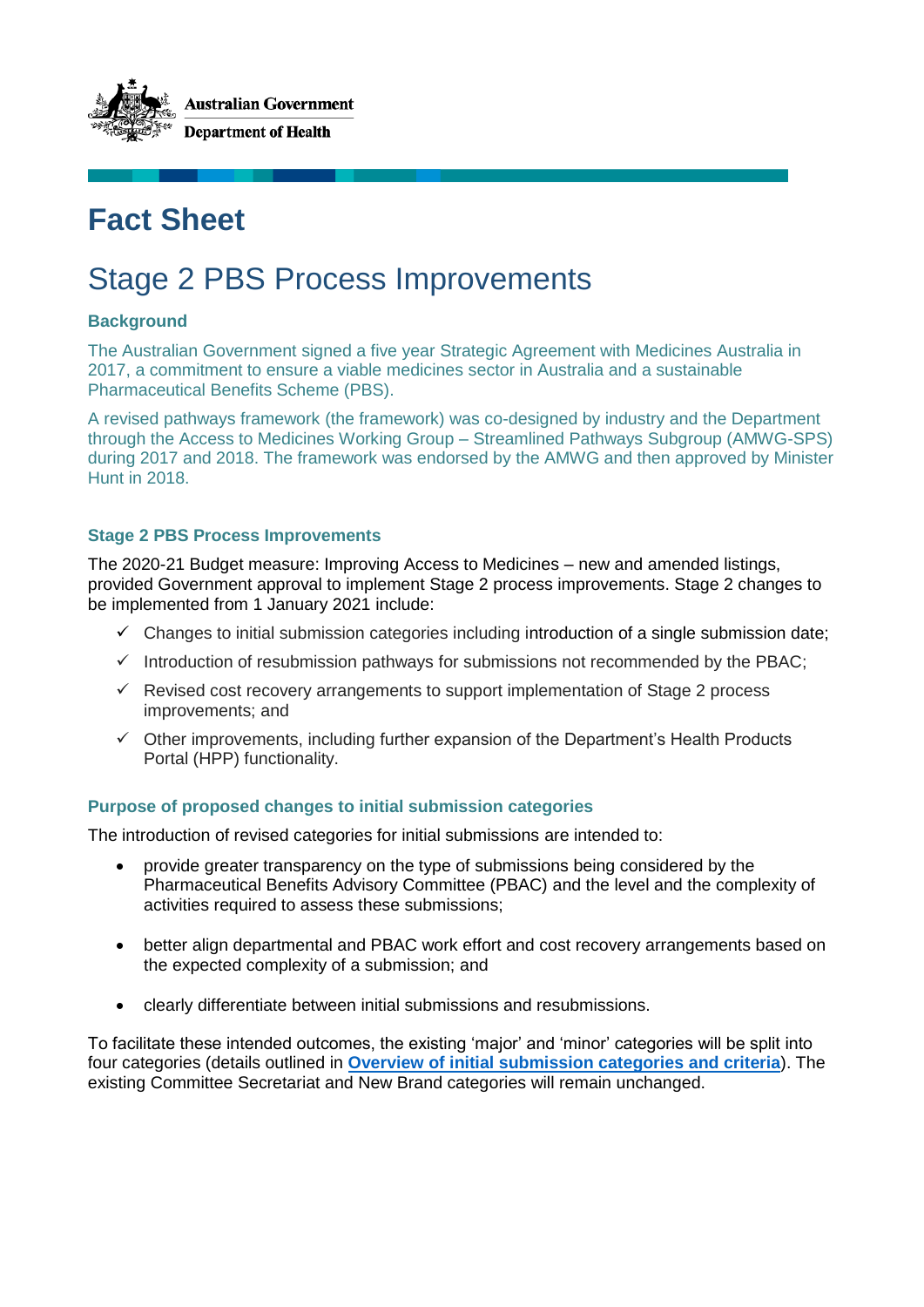## **Benefits of revised initial submission categories:**

For consumers:

 $\checkmark$  Improved transparency on the complexity of submissions being considered by the PBAC

For industry:

- $\checkmark$  Reduced cross-subsidisation of evaluation fees via more granular categories
- $\checkmark$  Increased transparency of activities required to assess submission types
- $\checkmark$  Ensures continued effective handling of submissions

For PBAC and Department of Health:

- $\checkmark$  Increased transparency regarding the amount and complexity of activities required to assess the range of submissions coming forward for PBAC consideration
- $\checkmark$  Differentiates between initial submissions and resubmissions
- $\checkmark$  Resources focused on the more complex PBAC submissions
- $\checkmark$  Aligns work effort and resourcing with the cost recovery fees

**See [Overview of initial submission categories and criteria](#page-1-0)** for more information.

## **Purpose of the resubmission pathways:**

- Provide clear and transparent resubmission processes for submissions that are not recommended (rejected) by the PBAC;
- Support the PBAC's decision-making process and provide a framework for the PBAC to assist applicants in the development of their resubmission;
- Support access to medicines through solution-focused pathways where issues can be easily resolved; and
- Enable efficient use of PBAC time by focusing on more complex resubmissions.

To facilitate these intended outcomes, the introduction of four resubmission pathways is proposed: Early Resolution, Facilitated Resolution, Early Re-entry and Standard Re-entry Pathway (see **[Summary on resubmission pathways](#page-3-0)**).

## **Benefits of revised re-submission pathways:**

For consumers:

 $\checkmark$  Supports access to medicines by enabling resolution of issues more quickly (when possible)

For industry:

- $\checkmark$  Two pathways allow for early reconsideration by the PBAC
- $\checkmark$  PBAC guidance will assist in the development of a solution-focused resubmission, which should lead to a reduced resubmission rate and reduced time to market
- $\checkmark$  Increase the clarity and transparency in PBAC decision making
- $\checkmark$  Recognise the need to facilitate medicines that have high added therapeutic value (HATV) (see definition in **[Summary on resubmission pathways](#page-3-0)**)

For PBAC and Department of Health:

- <span id="page-1-0"></span> $\checkmark$  Differentiates between initial submissions and resubmissions
- $\checkmark$  Aligns work effort, resourcing and cost recovery arrangements

See **[Summary on resubmission pathways](#page-3-0)** for more information.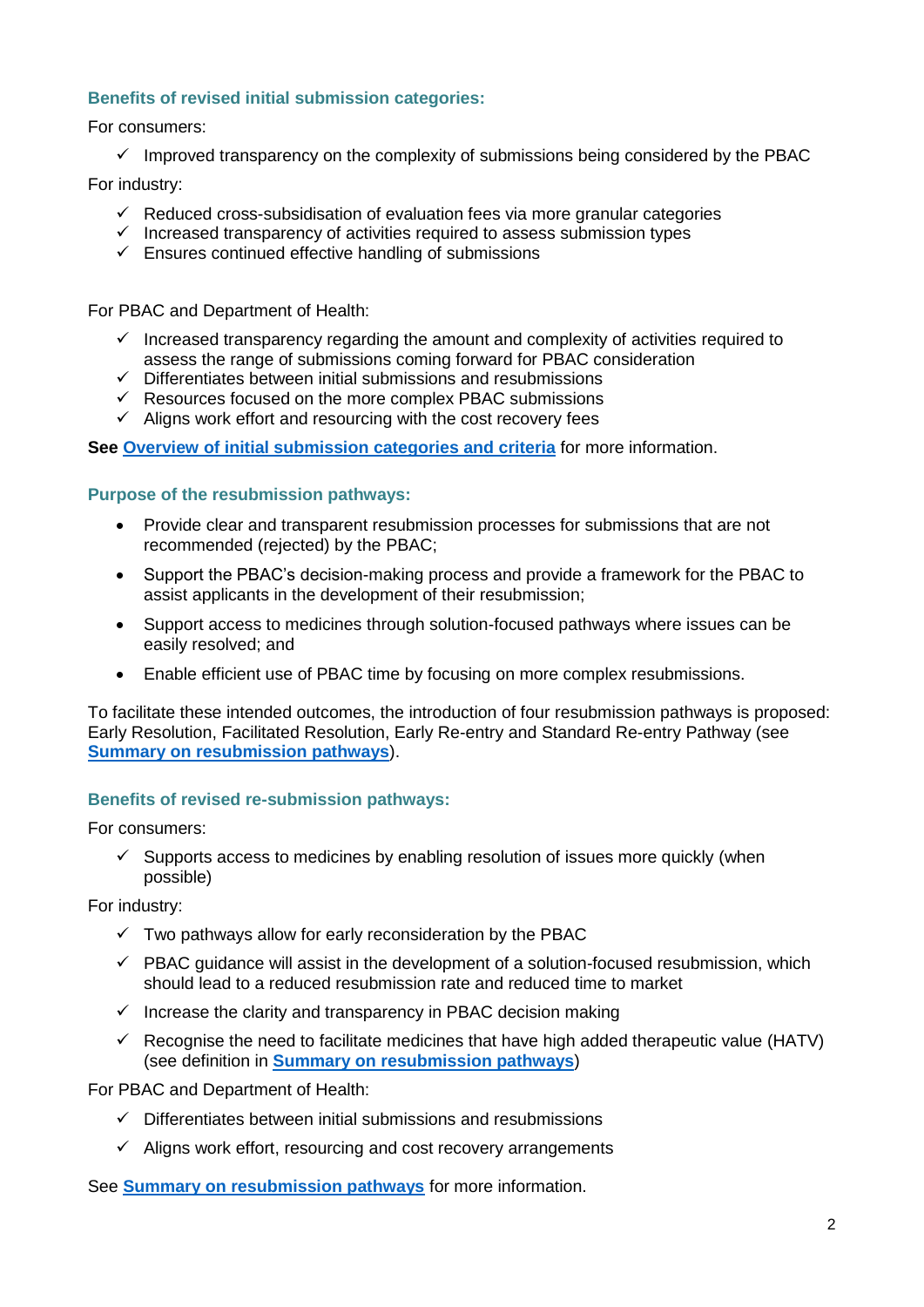#### **Overview of submission categories and criteria**

#### **Category 1 submissions**

Category 1 submissions involve a request for PBS or NIP listing of one or more of the following:

- A first in class medicine or vaccine, and/or a medicine or vaccine for a new population.
	- o *A first-in-class medicine or vaccine represents a drug or vaccine with a unique mechanism of action that has not been considered by the PBAC.*
	- o *A new population could include a disease or medical condition not previously considered by the PBAC.*
	- o *A disease is intended to cover whole diseases when all stages and genetic subtypes are considered.*

OR

 A drug with a codependent technology that requires an integrated codependent submission to the PBAC and MSAC.

OR

 A drug or designated vaccine with a TGA Provisional determination related to the proposed population.

#### **Category 2 submissions**

Category 2 submissions generally relate to a request for PBS or NIP listing of a new medicine or new vaccine, a new indication of a currently listed medicine or vaccine, or to make material changes to a currently listed indication and do not meet the criteria for a Category 1 submission.

#### **Examples:**

*A new medicine for a condition that is currently treated OR a new vaccine against a disease for which there is a current vaccine. OR*

*A listed medicine for an additional condition OR a listed vaccine for an additional population. OR*

*One or more material changes to an existing listing that requires a full evaluation (clinical, economic and/or financial evaluation).*

#### **Category 3 submissions**

Category 3 submissions generally relate to requests to change existing listings that do not change the population or cost-effectiveness of the medicine or vaccine that do not meet the criteria for a Category 4 submission.

#### **Examples:**

- *A new biosimilar medicine where the reference medicine is already listed for the same population. OR*
- *A medicinal food. A food that is a therapeutic good within the meaning of paragraphs (a) and (b) of the definition of therapeutic goods in section 3 of the Therapeutic Goods Act 1989). OR*
- *The request is to change the restriction level of a listed medicine (e.g. Restricted benefit, Authority Required – in writing, Authority Required – telephone/electronic, Streamlined Authority).*

#### **Category 4 submissions**

Category 4 submissions involve a request for one or more of the following:

- Listing of a new pharmaceutical item of a listed medicine.
- Consideration as an exempt item (Exempt item as per subsection 84AH of the *National Health Act 1953*).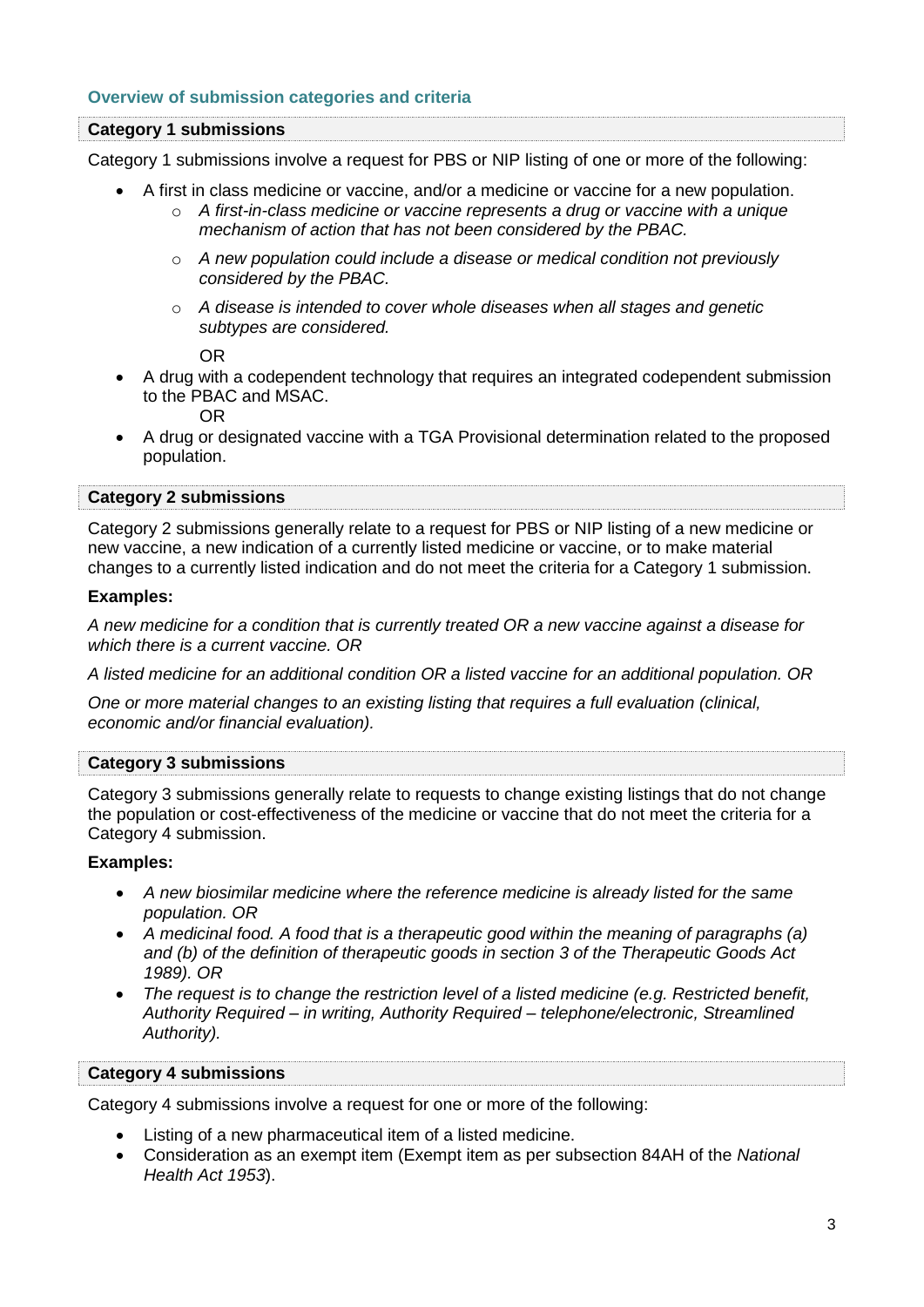- Including a listed medicine on the prescriber bag, or varying an existing prescriber bag listing.
- A change/new manner of administration of a listed medicine.
- A change to the maximum quantity and/or number of repeats of a listed medicine.
- A change or addition to the prescriber type(s) of a listed medicine.

## <span id="page-3-0"></span>**Summary of resubmission pathways**

For all submissions with a 'not recommended' PBAC outcome, the PBAC will nominate a resubmission pathway based on their independent assessment of the issues for resolution and whether a medicine or vaccine represents 'High Added Therapeutic Value' (HATV).

When determining if a medicine or vaccine is HATV, the Committee will consider the following:

- the medicine or vaccine addresses a high and urgent unmet clinical need; and
- the medicine or vaccine is expected to provide a substantial and clinically relevant improvement in efficacy, or reduction of toxicity, over any alternative therapies.

This aligns with the requirements under the Pricing Pathway A criteria outlined in the *National Health (Pharmaceutical and Vaccines–Cost Recovery) Regulations 2009).*

## **Early Resolution Pathway:**

For medicines or vaccines deemed by the PBAC to represent HATV AND where the PBAC considers that the remaining issues could be easily resolved, including when:

- new clinical study data requiring evaluation is not considered necessary by the PBAC to support new clinical claims to be made in the resubmission; and
- a revised model structure or input variable changes (beyond those specified by the PBAC) are not necessary to support any new economic claims, or to estimate the utilisation and financial impacts to be made in the resubmission.

## **Facilitated Resolution Pathway:**

A Facilitated Resolution Pathway may be nominated by the PBAC where the PBAC considers the issues for resolution could be explored through a workshop and where the medicine or vaccine meets the HATV criteria. Applicants who accept this pathway are eligible for a solution-focussed workshop with one or more members of the PBAC. Facilitated Resolution workshop

The workshop agenda will be based on the issues for resolution outlined in the PBAC Minutes. This can be further clarified during the post-PBAC meeting with the Chair.

Applicants should note the following:

- Workshops will be a maximum of 3 hours in duration.
- The departmental representatives and applicant attendees should be finalised at the post-PBAC meeting with the Chair. The applicant must ensure at least one attendee has the authority to make decisions on behalf of the company as a whole regarding the feasibility of any option(s) being explored to address PBAC's issues for resolution (in accordance with the workshop agenda).
- An applicant's decision to participate in a workshop does not influence the PBAC's considerations of the submission, and does not guarantee that the submission will result in a PBAC recommendation.
- Any advice provided by members of the PBAC, the applicant or the department in a workshop is in no way binding on the PBAC, the department, applicant, evaluation groups or sub-committees of the PBAC.
- An applicant must form their own judgments about how to use the explorations of the workshop and any advice provided during this workshop in the development of the submission.